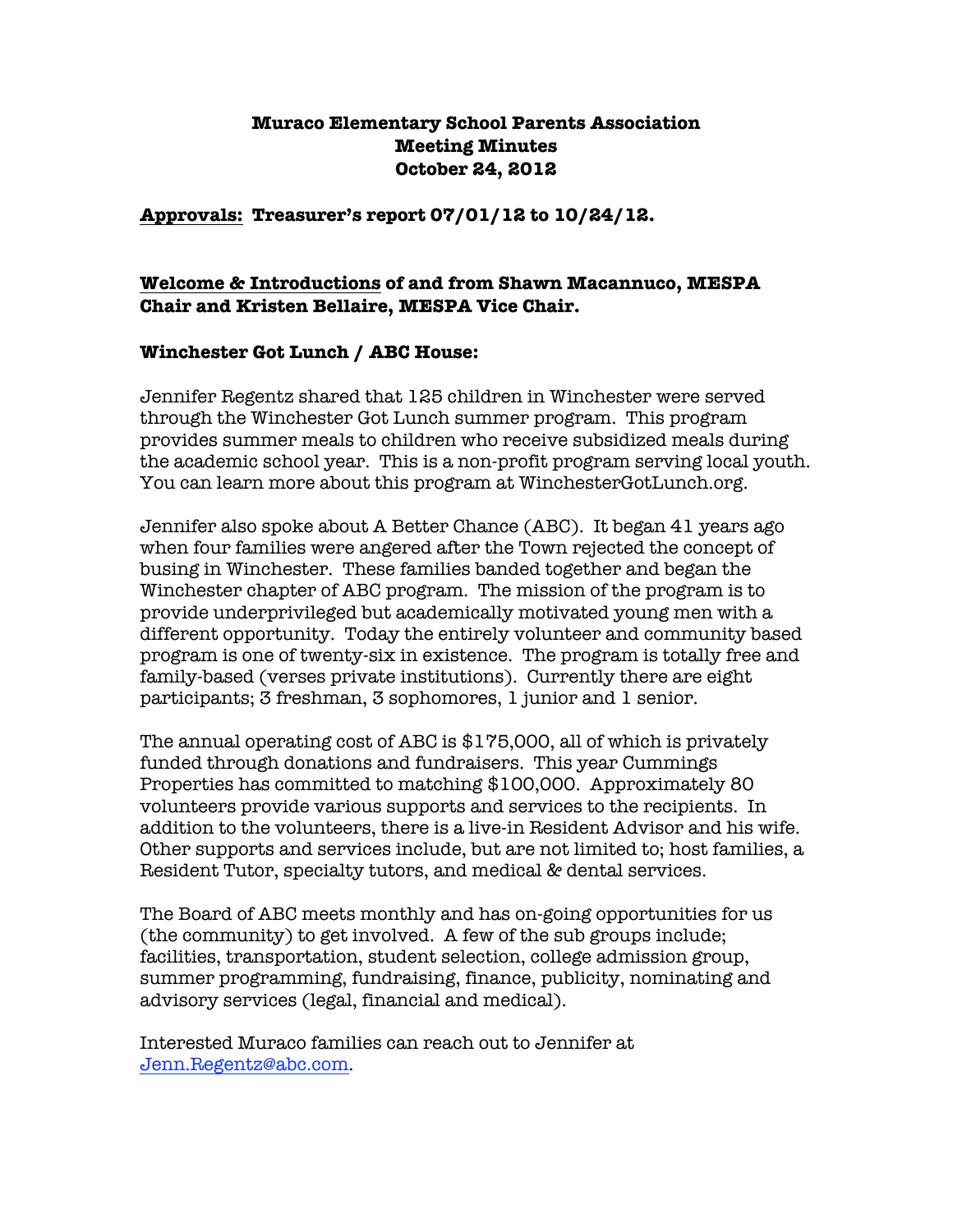## **Discussion about MCAS:**

Laurie Kirby highlighted the upcoming changes to MCAS. MCAS ensures that curriculum is aligned with MA frameworks. In the 2013-2014 academic year the MCAS with be replaced with Common Core measured by the Partnership for Assessment of Readiness of College and Careers (PARCC ). The results of MCAS or PARCC testing guide funding from State and Federal government and inform teachers regarding potential teaching needs. The results also provide a snapshot of students' performance.

In addition to the above mentioned changes the PARCC will also look to increase effective writing skills for example by taking the  $4<sup>th</sup>$  grade writing prompt beyond just a narrative. And, the testing will include a World Class Instructional Design and Assessment tool (WIDA) for ELL students. This assessment tool will assess reading, writing, listening and speaking skills.

# **Quick Budget Update:**

The budget was submitted and approved. Jon Carlisle, Treasurer, reviewed the budget with attendees.

During the budget review it was noted that the 5th grade committee, which is part of MESPA, currently has an overage of \$4752.55. Two thousand four hundred fifty six dollars and sixty-one cents is from 2012. These monies were the result of fund raising and the reimbursement of the Project Adventure trip that was cut short due to inclement weather. The remaining \$2,295.94 was left from two years ago. This class had intended to purchase a podium as their legacy gift, however to date this had not occurred.

Two questions were put forth: (1) what to do? (2) How to prevent this in the future? Recommendations for the 2011 monies were to purchase the podium and a plaque noting the gift from the class of 2011.

# **School Committee Update:**

Chris Nixon provided information and updates regarding the matter of Redistricting and the High School Feasibility Study. More information regarding these topics can be found at the respective websites: www.winchesterredistricting.com and www.winchester.us and clicking on Winchester High School Feasibility Study

Committee has been reviewing the community proposed plans, as well as assessing the Map based system for redistricting. It appears that the K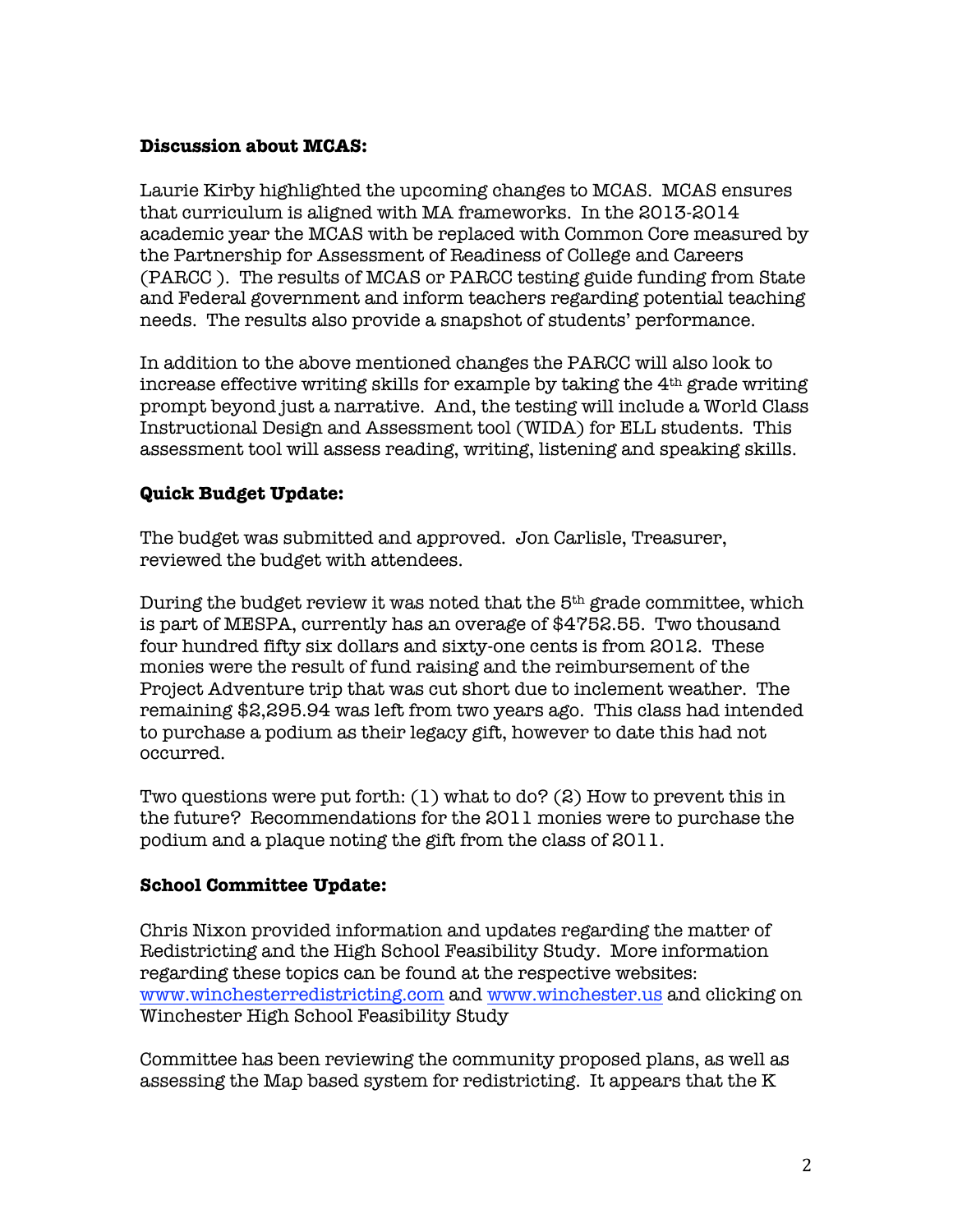Flex plan or Map 1 or 2 is the Superintendent's recommendation. There is one more Public Hearing set for 10/30 @ 7 p.m. for questions/comments.

In terms of the K Flex plan it does not move the necessary number of children to reach the previously determined "target number, " however it does give the District flexibility. The outstanding issue is the rules associated with enrollment. For example, do siblings have priority or do transportation/busing issues determine assignment?

The Map based systems allows each school to achieve "target" number, however maps are fixed.

Important dates relating to the Redistricting are as follows:

- $\blacksquare$  October 30<sup>th</sup> Public hearing (location to be announced)
- November  $5<sup>th</sup>$  VOTE on Redistricting Plan

In regards to the High School, a feasibility study was conducted on 9 potential sites. Currently there are two locations being considered. The first is the existing site and the second is Skillings Field. The design plan is being based on an enrollment of 1340.

Timeline for decision making related to High School:

- November 2012 Preferred Option identified
- December 2012 Submit Preferred Option to the State for review
- Jan/Feb 2013 Anticipated Feedback from State
- Fall 2013 Debt Exclusion Over-ride to off set the cost. MSPA will be providing approximately 33% of the funding.

In the process of conducting the Feasibility study it appears that the cost to renovate/rebuild the school has doubled. While this is true, the Committee wants the community to understand that the dollar previously set did not account for inflation/time lapse. In addition, a renovation/rebuild option would require the need for swing space.

The preliminary design program needs to be submitted to MSBA in 2 weeks. The Committee expects a response by December 2012/January 2013.

The time is now for the Community to provide input into the design; for example a community pool and a theater space. Please visit the web sites, attend the meetings, or watch meetings on Win Cam at www.wincam.org.

# **Committee Updates and Volunteer Opportunities: Curriculum Enhancement Committee: Amanda Lewis**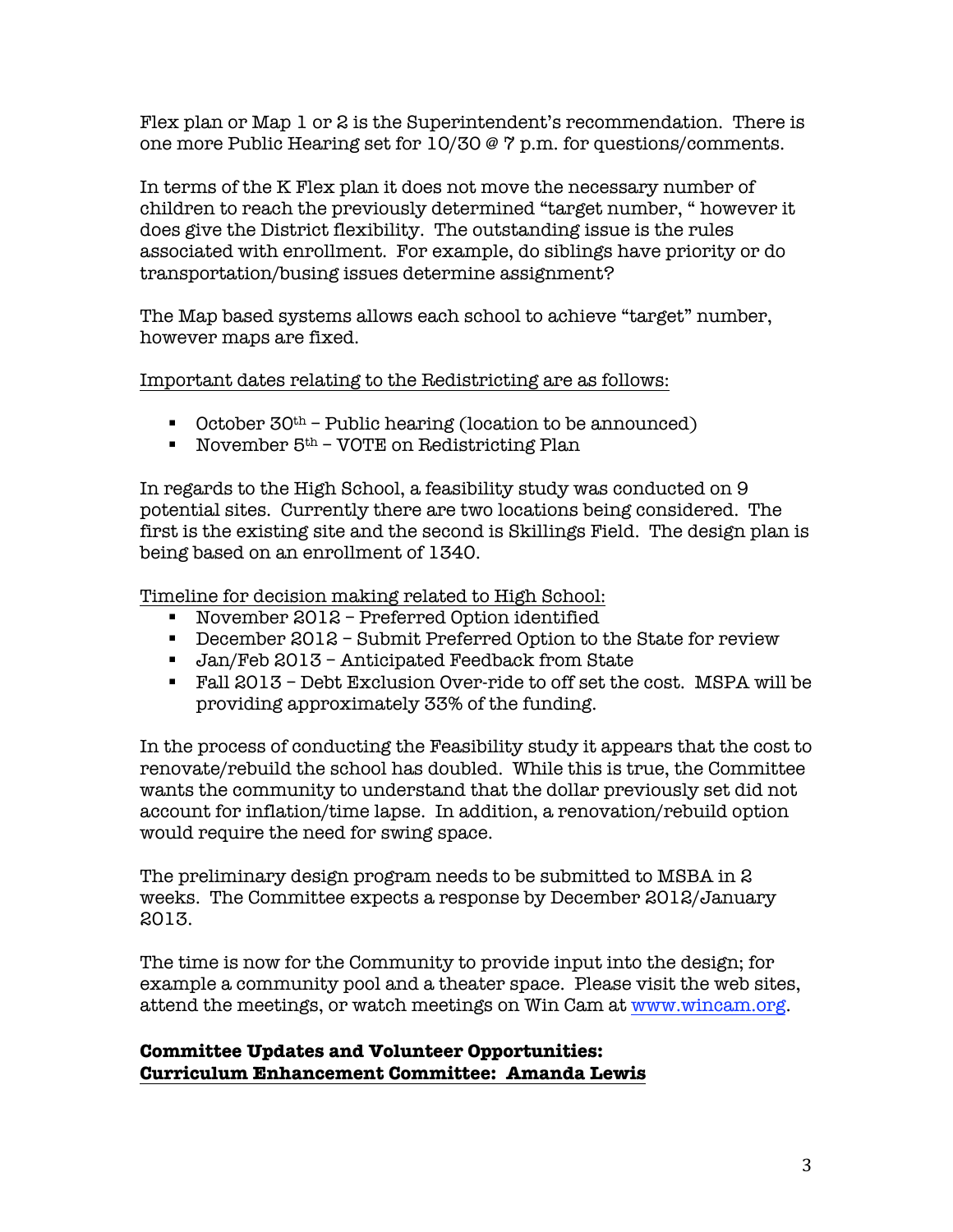We are in the process of updating the 1st letter to be sent to the teachers/staff. Have been in communication with John the treasurer to confirm this year's budget and have a copy sent to me to include with letter. Aiming to have letter to staff via constant contact by beginning of November.

### **UNICEF: Laura Moloney**

Waiting for 500 Unicef boxes to be delivered. Should be delivered the end of this week.

### **Publicity: Sue Howland**

We expect a photo of the Multicultural Fair to run in the Winchester Star on Thursday. And there are a group of photos that I posted on Patch.com. Here is the link:

### http://patch.com/N-fsnt

If people have events coming up they would like to see promoted in the paper, please have them contact me.

### **Annual Appeal Drive: Dee McCurry**

MESPA's Annual Appeal drive is going strong! We stand at \$15,430 so far donated which is less than \$5,000 away from our goal. Thank you to all who have generously donated. Don't worry if you haven't had an opportunity to do so yet. Log on to the MESPA website and donate today (http://www.muracoparents.com/?page\_id=83).

### **Picture Day: Deanna Bonnett**

Picture Day went very smoothly! Coffee Pond provided four photographers and that, combined with our four parent volunteers, allowed for a very comfortable pace of the morning and we comfortably finished all the classes in the time allotted.

Pictures are expected to be delivered within the next two weeks and retakes will be done on Wednesday, November 14th. A signed contract was sent to Coffee Pond to secure our 2013 Picture Day date which will be Tuesday, September 24th. Please let me know if you have any questions.

# **Upcoming Events:**

Friday November 25 Flu Clinic

Thursday November 1 Staff Appreciation Breakfast Tuesday November 6 No School (Professional Development) Wednesday November 7 School Council Meeting 4-5 p.m. Monday November 12 No School (Veterans Day) Friday November 16 Muraco Fall Festival 6-8 p.m.